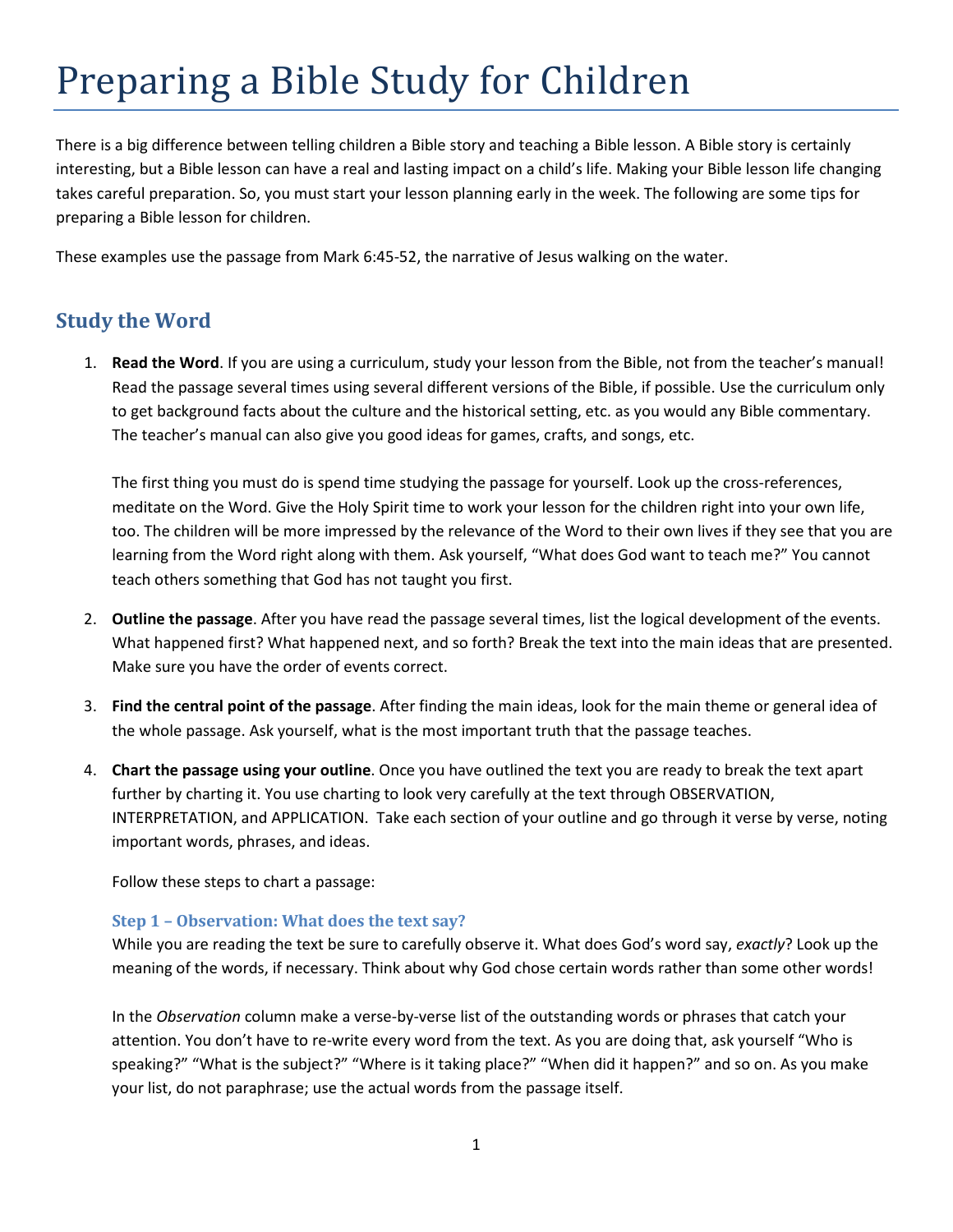## **Step 2 – Interpretation: What does the passage mean?**

In the *Interpretation* column write the meaning of the words you observed. Look for the general principles and lessons which can be learned from the words or phrases you wrote in the *Observation* column. This is not your own private interpretation, but the meaning that God intended when He inspired the author to write it down in the first place. Just put it in your own words. As you are doing that, ask yourself, "What is the main idea?" "What is the reason the author wrote this?" "Why did the author choose this word and not another?"

There are several rules for proper interpretation of scripture:

- **Interpret literally**, unless it is obviously figurative language.
- **Study in context**; know what was happening before the passage you are studying.
- **Let scripture interpret scripture**; don't get your interpretation from some other source.
- **New Testament takes precedence**; remember the NT is the fulfilment of the OT.

## **Step 3 – Application: What does the passage mean to me?**

In the *Application* column, write down what you will do today to respond to the lesson God wants *you* to learn? Ask yourself, "What are the people doing that I should be doing?" "Is there a command that I should obey?" "…a promise that I should claim?" "…a warning that I should heed?" "…an example that I should follow?" Make yourself accountable to God's word. Make at least one measurable performance objective that focuses on the specific end result. For example, "Today I will…."

Listen for God to communicate to you through His Word. He *will* speak to you personally; He wants to reveal Himself to you! Remember, don't rush. It may take you several days of prayerful meditation on a given passage in order to discover meaningful lessons and hear God speaking to you. The objective is to develop your personal relationship with God as you learn to communicate with Him.

5. **Develop questions**. Once you get the passage outlined and charted you need to develop questions that you can use during your teaching to engage the children, plus you can use them as lesson review questions for a game to reinforce the lesson objectives. It is important to ask questions that will bring about a good working flow through the text.

Make questions from each column in your chart.

## **Observation Questions: Who? What? When? Where?**

Help the children get into the scene themselves and relive the event or conversation. For example:

- Who are the people in this story?
- Where were they going?
- What did they see?

## **Interpretation Questions: Why? How?**

Help the children think through the main truths of the passage. For example:

- Why would He do that?
- What did Jesus mean?
- Why were they afraid?
- Why were their hearts hardened?

## **Application Questions:**

Help the children think about how they need to respond to God's word in attitude and behavior. For example: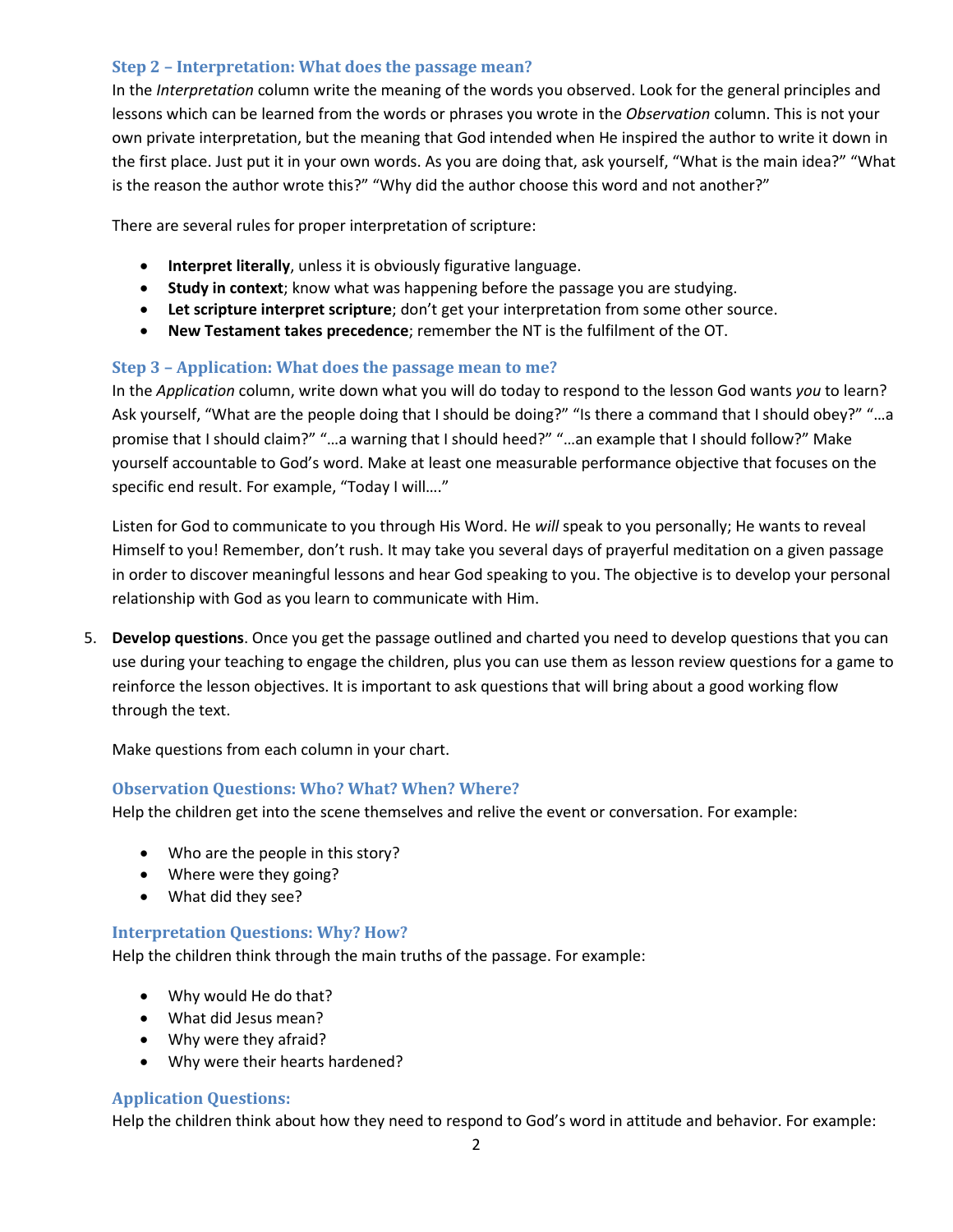- How should you respond in times of trouble?
- Do you ever feel like the winds of life are against you?
- What should you do if you believe that prayer is important?

Here is an example chart for the Mark 6 passage:

#### **Mark 6:45-46**

|                                 | <b>OBSERVATION</b>                                            | <b>INTERPRETATION</b>                                            | <b>APPLICATION</b>             |
|---------------------------------|---------------------------------------------------------------|------------------------------------------------------------------|--------------------------------|
| God's Word                      | (What does the text say?)                                     | (What does the passage                                           | (What does the passage         |
|                                 |                                                               | mean?)                                                           | mean to me?)                   |
|                                 |                                                               |                                                                  |                                |
| v 45a. Immediately              | Immediately                                                   | Right after the miracle of the                                   |                                |
|                                 |                                                               | feeding of the 5,000 had just                                    |                                |
|                                 |                                                               | happened.                                                        |                                |
| <b>QUESTIONS:</b>               |                                                               |                                                                  |                                |
|                                 | What do you think the disciples<br>were doing right after the | Why didn't Jesus let the people<br>or the disciples revel in the |                                |
|                                 | feeding of the 5,000? (They                                   | excitement for long?                                             |                                |
|                                 | were probably caught up in the                                |                                                                  |                                |
|                                 | excitement after experiencing                                 |                                                                  |                                |
|                                 | the amazing miracle!)                                         |                                                                  |                                |
|                                 |                                                               |                                                                  |                                |
| v 45b. He made His disciples    | He made His disciples go to                                   | Jesus knew they needed to rest                                   | I need to listen to God and do |
| get into the boat and go before | Bethsaida.                                                    | and He knows what's best for                                     | what he tells me to do.        |
| Him to the other side, to       |                                                               | us, too.                                                         |                                |
| Bethsaida,                      |                                                               |                                                                  |                                |
| <b>QUESTIONS:</b>               | What did Jesus make the                                       | Why did Jesus make the                                           | Why is it important obey God?  |
|                                 | disciples to do? (Go to                                       | disciples go to the other side of                                | (He knows what's best for us.) |
|                                 | Bethsaida.)                                                   | the lake? (To rest. Remember                                     |                                |
|                                 |                                                               | in verse 31, before the feeding                                  |                                |
|                                 |                                                               | of the 5,000, they were                                          |                                |
|                                 |                                                               | heading to a secluded place to                                   |                                |
|                                 |                                                               | rest. Look at the context of the                                 |                                |
|                                 |                                                               | passage!)                                                        |                                |
| v 45c. while He sent the        | He sent the multitude away.                                   | Jesus has authority over the                                     | Jesus has authority over my    |
| multitude away.                 |                                                               | crowd.                                                           | life.                          |
|                                 |                                                               |                                                                  |                                |
| <b>QUESTIONS:</b>               | What did Jesus do to the                                      | Do you think the people                                          | How much authority does Jesus  |
|                                 | crowd? (He sent them away                                     | wanted to leave?                                                 | have over your life?           |
|                                 | even though they probably                                     | Why did the people leave?                                        |                                |
|                                 | wanted to stay after                                          |                                                                  |                                |
|                                 | experiencing the amazing                                      |                                                                  |                                |
|                                 | miracle.)                                                     |                                                                  |                                |
| v 46. And when He had sent      | He departed to the mountain                                   | Spending time alone with the                                     | Starting tomorrow morning at   |
| them away, He departed to the   | to pray.                                                      | Father was very important to                                     | 5:00 a.m. I will spend time    |
| mountain to pray.               |                                                               | Jesus.                                                           | alone with Jesus every day.    |
|                                 |                                                               | We need to get away with                                         |                                |
|                                 |                                                               | Jesus; He wants to be alone                                      |                                |
|                                 |                                                               | with us. When we are alone                                       |                                |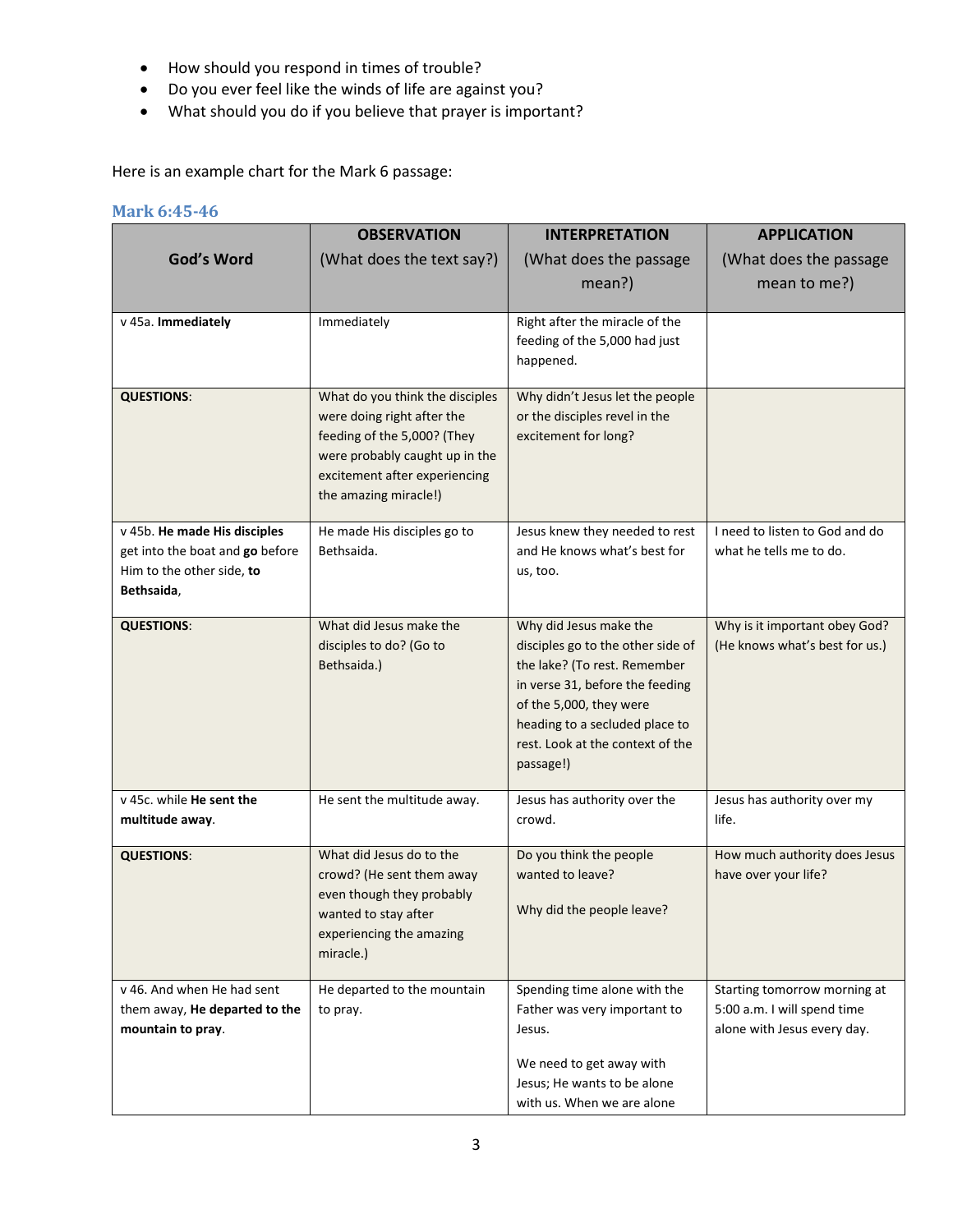|                   | <b>OBSERVATION</b>          | <b>INTERPRETATION</b>           | <b>APPLICATION</b>             |
|-------------------|-----------------------------|---------------------------------|--------------------------------|
| God's Word        | (What does the text say?)   | (What does the passage)         | (What does the passage)        |
|                   |                             | mean?)                          | mean to me?)                   |
|                   |                             |                                 |                                |
|                   |                             | with Him, He reveals Himself to |                                |
|                   |                             | us.                             |                                |
|                   |                             |                                 |                                |
| <b>QUESTIONS:</b> | What did Jesus do after the | Why did Jesus go to the         | Why is prayer important for    |
|                   | crowd left?                 | mountain to pray? (He wanted    | you and I? (Spending time with |
|                   |                             | to be alone with the Father.)   | God in prayer equips us to     |
|                   | Where did Jesus go to pray? |                                 | meet life's challenges and     |
|                   | (The mountain)              | Why was prayer important to     | struggles.)                    |
|                   |                             | Jesus? (He got instructions     |                                |
|                   |                             | about what He was to say and    |                                |
|                   |                             | do from God the Father.)        |                                |
|                   |                             |                                 |                                |

#### 6. **Plan to reach the unsaved child:**

a. **Need for a Savior**: Look for places in the story where the problem of sin is evident in the lives of the characters in the story. That is, find places in the story that would apply to a child's need for a Savior where you can teach about God's solution to man's problem of sin: the gospel.

For example, in verse 52 it says the disciples "…had not understood about the loaves, because their heart was hardened." You could ask the class "Why were their hearts hard?" and lead them to understand that our hearts are hard when we don't believe that Jesus is God and that He is all powerful and more than able to help us in our times of trouble.

No matter what the story is about there should be a place to get in the good news. Always use the Bible as your authority. Make sure the children know the Word of God is your source. Make Jesus the hero of every story. He is the answer to every problem we have. You want the unsaved child to learn to trust Jesus as his personal Savior.

- b. **Knowledge of God**: Look for places in the story where you can teach the children about God's character. He is holy, just, longsuffering, omnipresent, loving. For example, in verse 48 it says that Jesus, who was up on the mountain, could see the disciples straining at the oars, even though it was night. You could say, "*God is omnipresent. That means God is everywhere and He knows everything that is happening. He knows when you are in trouble*." You want the children to grow in their understanding of who God is.
- 7. **Plan to reach the saved child**: You want the child who has already asked Jesus into his or her life to learn to apply God's Word in everyday circumstances. Find the main thrust of the lesson — the lesson objective or the conclusion to the story which should be summed up in the memory verse for the lesson. It should be something that will challenge the believing child to live more earnestly for God. For example, in verse 51 it tells us that as soon as Jesus got into the boat with the disciples the wind stopped. You could say, "*When you let Jesus into your boat; that is, when you trust Jesus in the middle of the storms and trials in your life, He will give you peace.*"
- 8. **Choose a good Memory Verse for this lesson**: The verse should sum up the lesson objective for the lesson. For example, using the Mark 6 passage, your verse might be: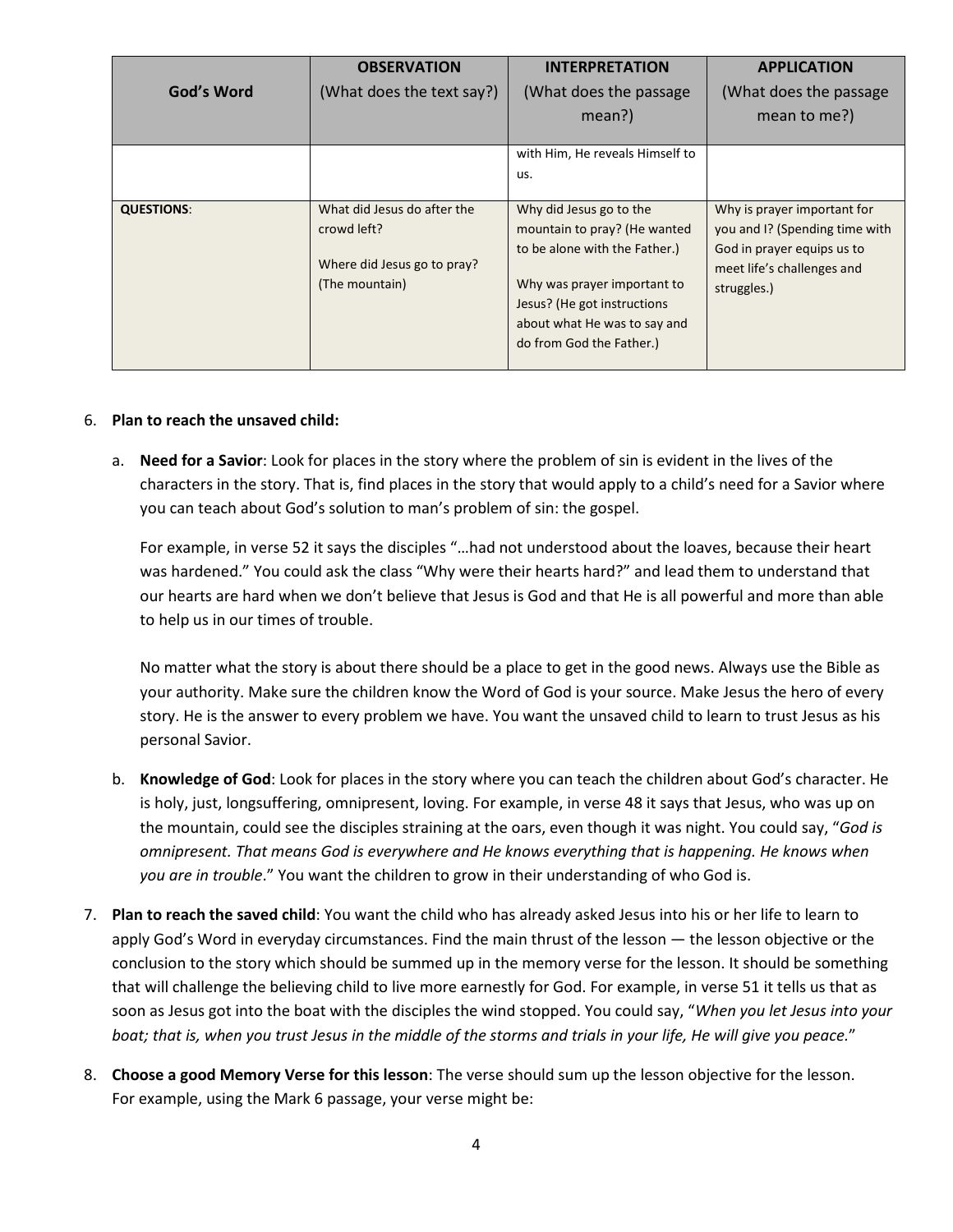This should emphasize the lesson you want the children to learn; that is, the moral of the story.

- 9. **Prepare an attention-grabbing introduction to the lesson**. You can start with a question. For example, using the Mark 6 passage: "*Do you ever get afraid? God knows how frightening your troubles can be and He has the power to solve every one of your problems. Today we're going to learn how important it is to look to Jesus when we are in troubled times and to remember that He is with us and can help us.*"
- 10. **Plan to capture the emotions of your students**: You want the children to live this story. Make the Bible story come alive. For example, using the Mark 6 passage, you could ask the students: *What do you think the disciples were doing in the boat? The wind was blowing and the waves were crashing over them. I bet they were bailing the water out of the boat and rowing as hard as they could. What do you think the wind sounded like? Let's all pretend we are rowing the boat as hard as we can*. Let the children act out the scene.

You not only want the children to know the facts, but to feel the emotions. If these stories are real to them, the outcome is that they will learn to make right choices in their own lives.

#### 11. **Prepare your Visual Aids and Activities**.

Having colorful visual aids is very helpful in capturing the attention of children. Be sure they are in the right order and that using them doesn't become a distraction to you. Pull them out of your Bible to reinforce the fact that the lesson is coming out of Scripture. Then, think of songs, crafts, games, and object lessons that will help reinforce your lesson objectives.

#### 12. **Don't Forget the Invitation**.

Once you have told your story and your students have clearly heard the message of salvation, don't stop there! Be sure to give them an invitation to accept Jesus as their personal Savior. You've made their need known, the problem is clear; now offer them the solution, Jesus Christ. Use a condition/promise verse to give the invitation. For example, you could end your lesson by saying, Acts 16:31 says, *"Believe on the Lord Jesus Christ and you will be saved*." God punishes sin, but you can be saved if you will just believe on the Lord Jesus. If anyone wants to receive Jesus, just have them raise their hand to identify themselves and you can pray with them after class.

Your Bible lesson should be life changing, so don't leave out the sweetness of Jesus.

## **Lesson Presentation Tips**

Once you have studied the passage for yourself and you believe that the lesson is valuable for the children, the Holy Spirit will anoint you to teach it to the children.

When you teach the lesson, teach it accurately and with creativity. Be enthusiastic. Tell the story with as much fervor, excitement, and belief as you can, and let the Holy Spirit do His job. Make sure the children know the Word of God is your source.

Don't get too caught up in trying to cover everything you've got planned. Remember that your goal is not to cover your agenda, but to get the living Word of God into the children's hearts so that the Holy Spirit can create change in their lives. So, leave your teacher's manual at home and while you are teaching, hold your Bible with reverence.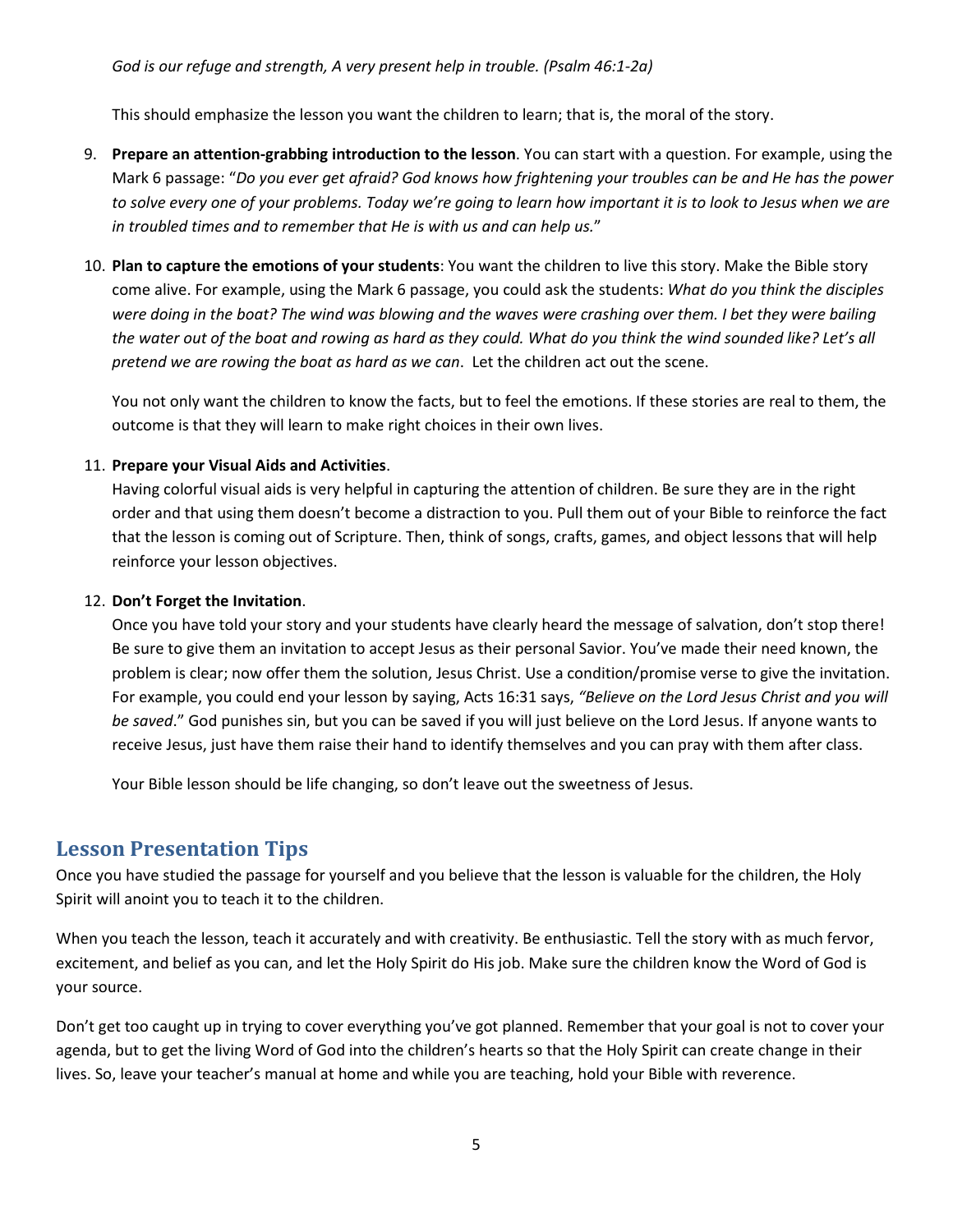## **Be Accurate**

We are responsible to teach truth – interestingly – but accurately. You can project feelings, but don't fabricate or add inaccuracies to make it more interesting. Kids love fantasy, but the Bible is not fantasy; the Word of God is the truth.

## **Do's and Don'ts**

The following are some *Do's* and *Don'ts* for presenting your lesson:

## *Presentation***:**

- Make eye contact with the children. Don't look at your notes.
- Organize your visual aids. Pull them out of your Bible; it reinforces the fact that the lesson is coming out of Scripture. But be sure they're in the correct order!
- Make sure the children can easily see the visual aids.
- Be sure your appearance (jewelry, glasses, etc.) isn't a distraction.
- Be confident.
- Use your voice, facial expressions, and physical gestures to be expressive. Pauses are very powerful, too. Use your personality. Have a variety of pitches to use for people in the story. Shout, talk slow or fast, make your voice march.
- Create visual or mental images. Word pictures are very effective.
- Make your words clear. For example say, "Balm" of Gilead, not "bomb."
- Don't talk "Christianese;" look up definitions of terms. Use the appropriate vocabulary for your students so they can understand what you are teaching them.
- Don't tell the story too quickly. Slowing down can make a great emphasis.

## **Introduction:**

- Set the mood, or atmosphere, for the lesson.
- Start with an attention grabber or object lesson to make the story relevant to the kids. Make the story live from the first line. Get into action.
- Bring the author to life tell something about who he was.
- Get the kids excited about your teaching the lesson; make them look forward to it.

## **The Body:**

- Get the facts straight, but don't worry if you leave something out. Just don't put anything in that is not in the story.
- Be expressive. Try to put yourself in the place of the Bible characters. Make them real (hungry, tired, etc.) to the children.
- Be descriptive. Try to get a real sense of what actually happened. Be enthusiastic if you are not, the children won't be either!
- Act out the different characters. Do a dialog using different voices for each person in the story.
- Involve some of the other senses. For example, if you are teaching about Palm Sunday, bring in some palm branches to wave around.
- Be sensitive to the children's emotional level. If there is a morally sensitive issue in the text, ask yourself if the children will come to know the Lord Jesus better by including it. For example, if you are teaching very young children, you do not need to mention that someone was killed for being disobedient. You can tell them he was punished. Ask them what sorts of punishments they receive when they are naughty. Remember young children are very literal and are not able to think in abstract concepts. Make the lesson applicable to their lives.
- It is said that the attention span of a child is one minute per year of age. Keep your lessons short and to the point; the tighter the better.
- Don't start a story if you don't have time to do it justice.
- Don't be unnerved by irrelevant questions during the story particularly from very young children.